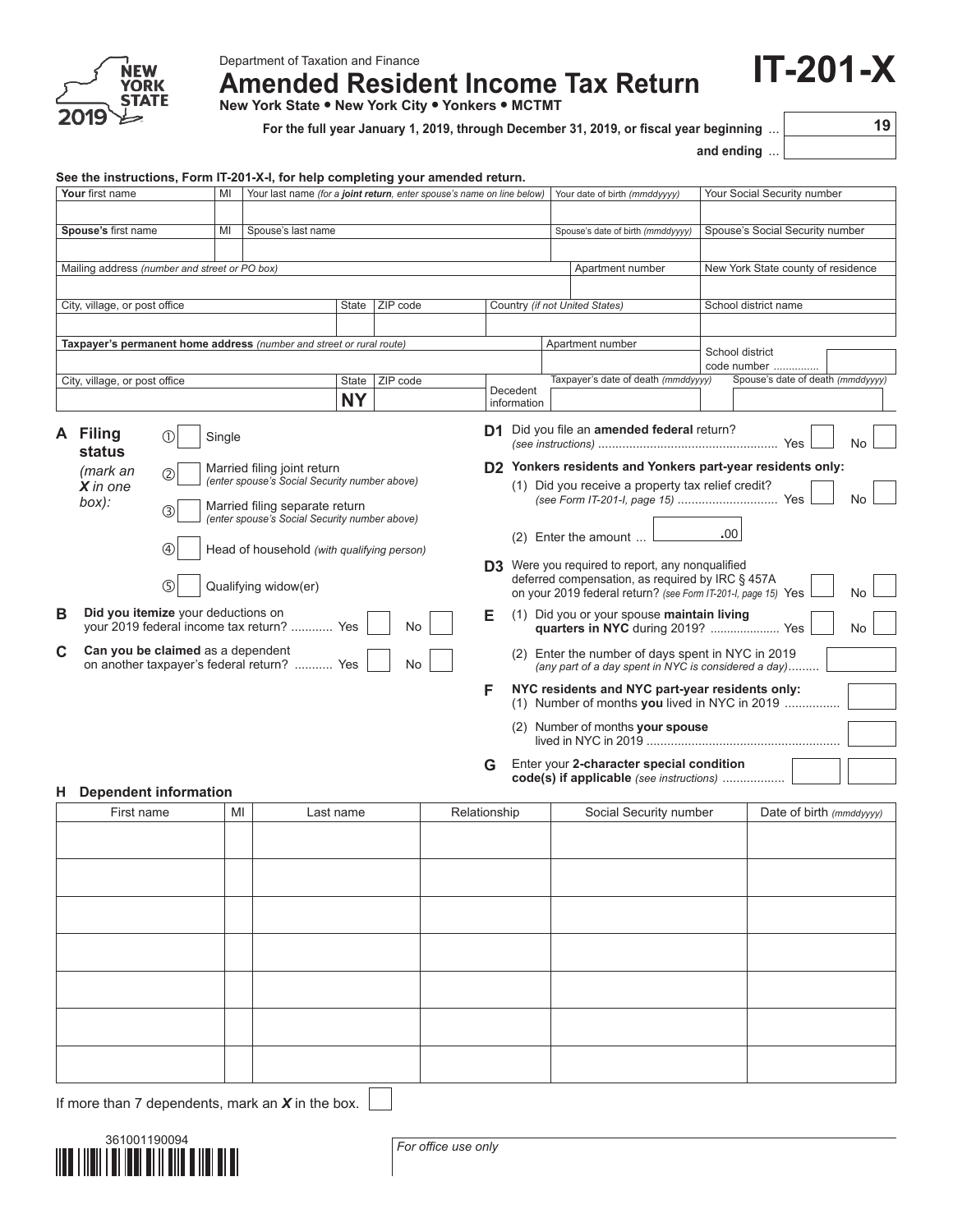|  | Your Social Security number |
|--|-----------------------------|
|  |                             |

# **Federal income and adjustments Whole dollars only**

|                                                                                                                             |    | <b>VILLUITE GUILAIS UILLV</b> |
|-----------------------------------------------------------------------------------------------------------------------------|----|-------------------------------|
|                                                                                                                             |    | .00 <sub>1</sub>              |
|                                                                                                                             |    | .00 <sub>1</sub>              |
|                                                                                                                             |    | .00                           |
| 4 Taxable refunds, credits, or offsets of state and local income taxes (also enter on line 25)                              |    | .00 <sub>1</sub>              |
|                                                                                                                             |    | .00 <sub>1</sub>              |
|                                                                                                                             |    | .00                           |
| 7 Capital gain or loss (if required, submit a copy of federal Schedule D, Form 1040)                                        |    | .00                           |
|                                                                                                                             | 8  | .00                           |
| 9 Taxable amount of IRA distributions. If received as a beneficiary, mark an $X$ in the box                                 | 9  | .00                           |
| 10 Taxable amount of pensions and annuities. If received as a beneficiary, mark an X in the box $\lfloor$                   | 10 | .00                           |
| 11 Rental real estate, royalties, partnerships, S corporations, trusts, etc. (submit copy of federal Schedule E, Form 1040) | 11 | .00                           |

| .00                                                       |    |                  |
|-----------------------------------------------------------|----|------------------|
|                                                           |    | .00 <sub>1</sub> |
|                                                           | 14 | .00 <sub>1</sub> |
|                                                           |    | .00 <sub>1</sub> |
| <b>16</b> Other income   Identify:                        | 16 | .00 <sub>1</sub> |
|                                                           | 17 | .00 <sub>1</sub> |
| <b>18</b> Total federal adjustments to income   Identify: | 18 | .00              |
|                                                           |    | .00 <sub>1</sub> |

## **New York additions**

| 20 Interest income on state and local bonds and obligations (but not those of NYS or its local governments) 20 |             | .00 <sub>1</sub> |
|----------------------------------------------------------------------------------------------------------------|-------------|------------------|
| 21 Public employee 414(h) retirement contributions from your wage and tax statements                           | $\sqrt{21}$ | .00 <sub>1</sub> |
|                                                                                                                | 22          | .00 <sub>1</sub> |
|                                                                                                                | 23          | .00              |
|                                                                                                                | 24          | .00 <sub>1</sub> |

## **New York subtractions**

| 25 Taxable refunds, credits, or offsets of state and local income taxes (from line 4) | 25 | .00 <sub>1</sub> |    |                  |
|---------------------------------------------------------------------------------------|----|------------------|----|------------------|
| 26 Pensions of NYS and local governments and the federal government 26                |    | $.00 \cdot$      |    |                  |
| 27 Taxable amount of Social Security benefits (from line 15)  27                      |    | .00              |    |                  |
| 28 Interest income on U.S. government bonds                                           | 28 | .00              |    |                  |
| 29 Pension and annuity income exclusion                                               | 29 | .00              |    |                  |
| 30 New York's 529 college savings program deduction/earnings                          | 30 | .00              |    |                  |
|                                                                                       |    | .00.             |    |                  |
|                                                                                       |    |                  | 32 | .001             |
|                                                                                       |    |                  | 33 | .00 <sub>1</sub> |

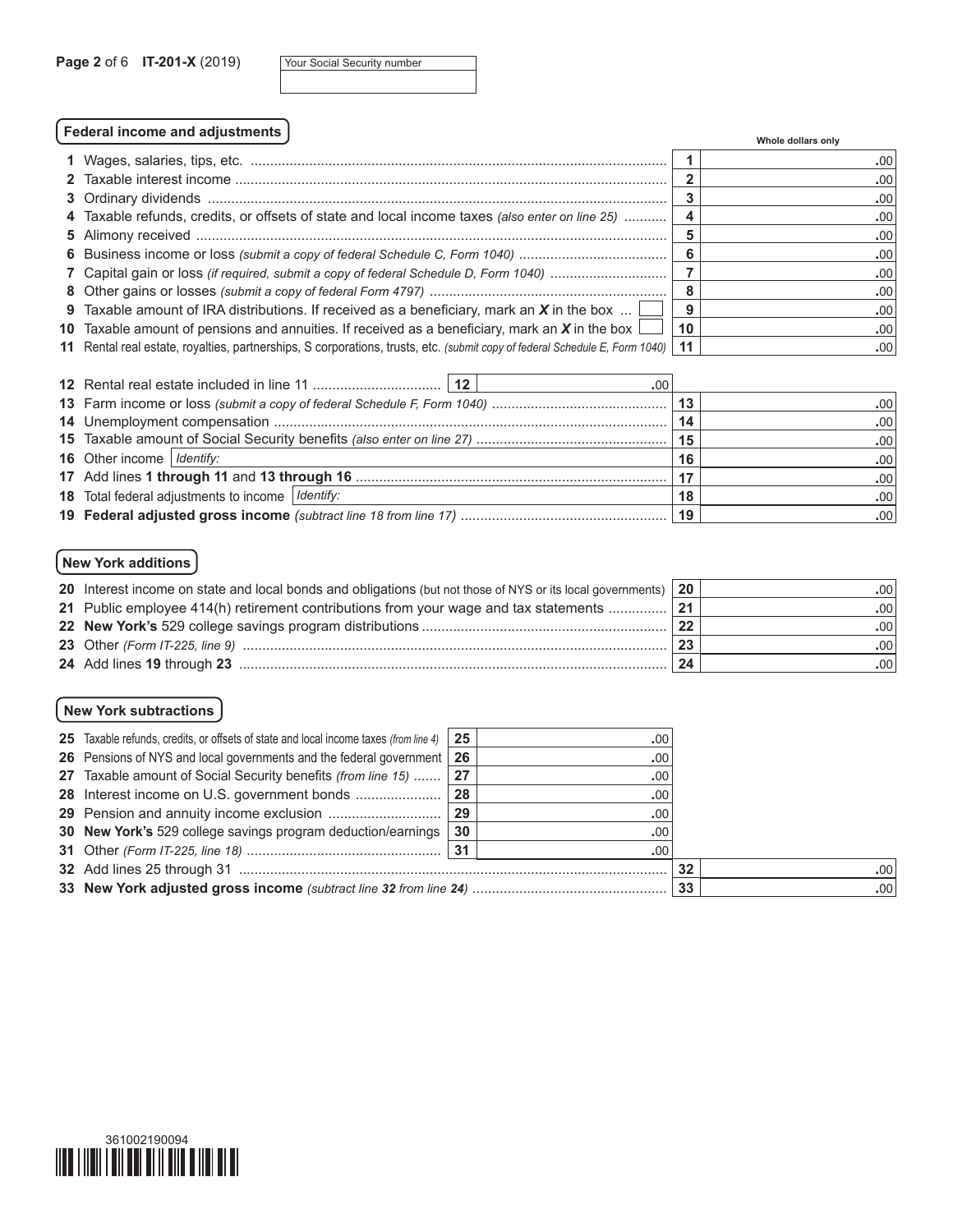## **Standard deduction or itemized deduction**

| 34 Enter your standard deduction (from table below) or your itemized deduction (from Form IT-196) |    |        |  |  |  |
|---------------------------------------------------------------------------------------------------|----|--------|--|--|--|
| $\Box$ Itemized $\vert$ 34<br>Mark an $X$ in the appropriate box: $\Box$ Standard - or -          |    | .00    |  |  |  |
|                                                                                                   | 35 | -00    |  |  |  |
|                                                                                                   | 36 | 000.00 |  |  |  |
|                                                                                                   |    | -00    |  |  |  |

| <b>New York State</b><br>standard deduction table                                                      |                                  |  |  |  |  |  |  |
|--------------------------------------------------------------------------------------------------------|----------------------------------|--|--|--|--|--|--|
| <b>Standard deduction</b><br><b>Filing status</b><br>(from the front page)<br>(enter on line 34 above) |                                  |  |  |  |  |  |  |
| $\mathbb O$ Single and you                                                                             | marked item C Yes  \$ 3,100      |  |  |  |  |  |  |
| $\cup$ Single and you<br>marked item C No                                                              | 8,000                            |  |  |  |  |  |  |
| <b>② Married filing joint return  16,050</b>                                                           |                                  |  |  |  |  |  |  |
| 3 Married filing separate                                                                              | 8,000                            |  |  |  |  |  |  |
| 4 Head of household                                                                                    | (with qualifying person)  11,200 |  |  |  |  |  |  |
| (5)                                                                                                    | Qualifying widow(er)  16,050     |  |  |  |  |  |  |

*(continued on page 4)*

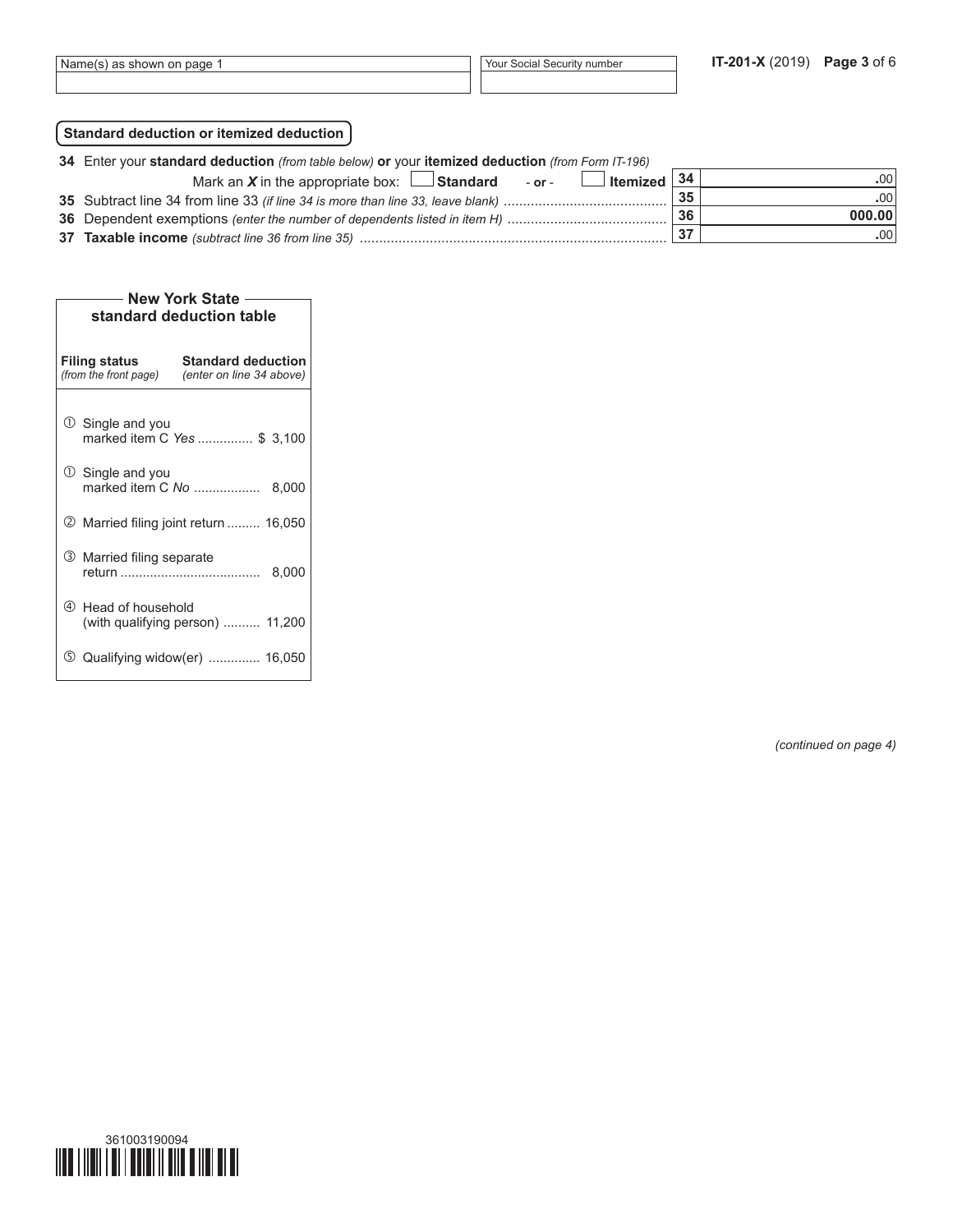**Tax computation, credits, and other taxes**

|                                                                   |     | -38 | .001 |
|-------------------------------------------------------------------|-----|-----|------|
|                                                                   |     | 39  | .001 |
|                                                                   | .00 |     |      |
|                                                                   | .00 |     |      |
| 42 Other NYS nonrefundable credits (Form IT-201-ATT, line 7)   42 | .00 |     |      |
|                                                                   |     | -43 | -001 |
|                                                                   |     | 44  | .001 |
|                                                                   |     |     | .001 |
|                                                                   |     |     | .001 |

## **New York City and Yonkers taxes, credits, and surcharges and MCTMT**

|     |                                                                                                      | 47         | .00 |    |                  |
|-----|------------------------------------------------------------------------------------------------------|------------|-----|----|------------------|
|     |                                                                                                      | <b>47a</b> | .00 |    |                  |
| 48. |                                                                                                      | 48         | .00 |    |                  |
|     | 49 Subtract line 48 from line 47a (if line 48 is more than                                           |            |     |    |                  |
|     |                                                                                                      | 49         | .00 |    |                  |
|     | <b>50</b> Part-year NYC resident tax (Form IT-360.1)                                                 | 50         | .00 |    |                  |
| 51  |                                                                                                      | 51         | .00 |    |                  |
|     |                                                                                                      | 52         | .00 |    |                  |
|     | 53 NYC nonrefundable credits (Form IT-201-ATT, line 10)                                              | 53         | .00 |    |                  |
|     | 54 Subtract line 53 from line 52 (if line 53 is more than                                            |            |     |    |                  |
|     |                                                                                                      | 54         | .00 |    |                  |
|     | 54a MCTMT net                                                                                        |            |     |    |                  |
|     | earnings base   54a  <br>.00.                                                                        |            |     |    |                  |
|     |                                                                                                      | 54b        | .00 |    |                  |
|     |                                                                                                      | 55         | .00 |    |                  |
|     | <b>56</b> Yonkers nonresident earnings tax (Form Y-203)                                              | 56         | .00 |    |                  |
|     | 57 Part-year Yonkers resident income tax surcharge (Form IT-360.1)                                   | 57         | .00 |    |                  |
|     | 58 Total New York City and Yonkers taxes / surcharges and MCTMT (add lines 54 and 54b through 57) 58 |            |     |    | .00              |
|     |                                                                                                      |            |     |    |                  |
| 59  | Sales or use tax as reported on your original return (see instructions. Do not leave line 59 blank.) |            |     | 59 | .00 <sub>1</sub> |
|     | 60 Voluntary contributions as reported on your original return (or as adjusted by the                |            |     |    |                  |
|     |                                                                                                      |            |     | 60 | .00 <sub>1</sub> |
|     | 61 Total New York State, New York City, Yonkers, and sales or use taxes, MCTMT, and                  |            |     |    |                  |
|     |                                                                                                      |            |     | 61 | .00              |
|     |                                                                                                      |            |     |    |                  |

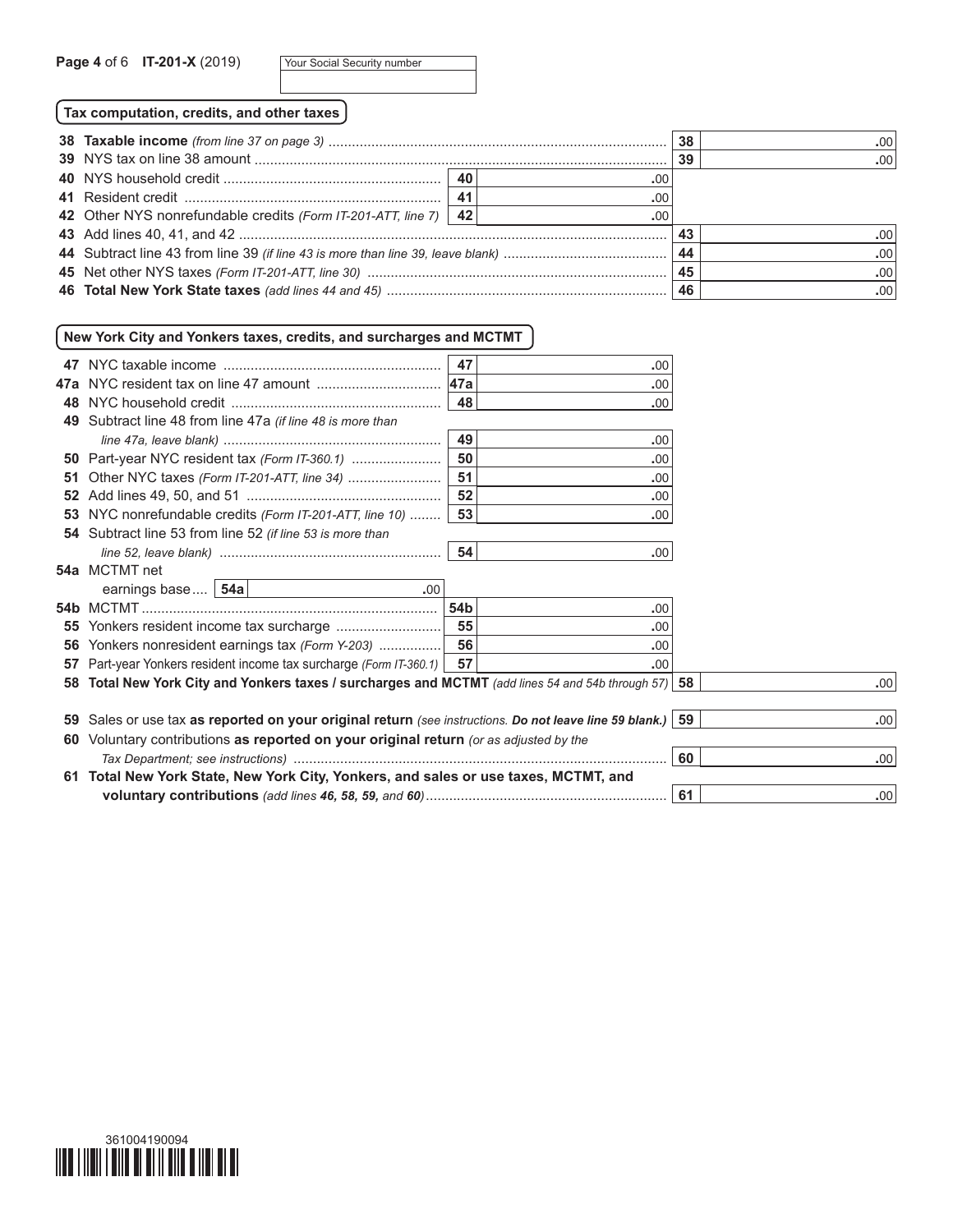|     | Name(s) as shown on page 1                                                                                                           |     | Your Social Security number                                    |    | IT-201-X (2019) Page 5 of 6                           |
|-----|--------------------------------------------------------------------------------------------------------------------------------------|-----|----------------------------------------------------------------|----|-------------------------------------------------------|
|     |                                                                                                                                      |     |                                                                |    |                                                       |
|     |                                                                                                                                      |     |                                                                | 62 | .00.                                                  |
|     | Payments and refundable credits                                                                                                      |     |                                                                |    |                                                       |
|     |                                                                                                                                      | 63  | .00                                                            |    | You must submit all                                   |
|     | 64 NYS/NYC child and dependent care credit                                                                                           | 64  | .00                                                            |    | required forms. Failure to<br>do so will result in an |
|     |                                                                                                                                      | 65  | .00                                                            |    | adjustment to your return.                            |
|     |                                                                                                                                      | 66  | .00                                                            |    |                                                       |
| 67  |                                                                                                                                      | 67  | .00                                                            |    |                                                       |
|     |                                                                                                                                      | 68  | .00                                                            |    | See Important information in<br>the instructions.     |
|     | 69 NYC school tax credit (fixed amount) (also complete F on page 1)                                                                  | 69  | .00                                                            |    |                                                       |
|     | 69a NYC school tax credit (rate reduction amount)                                                                                    | 69a | .00                                                            |    |                                                       |
|     |                                                                                                                                      | 70  | .00                                                            |    |                                                       |
|     | 70a NYC enhanced real property tax credit                                                                                            | 70a | .00                                                            |    |                                                       |
|     | 71 Other refundable credits (Form IT-201-ATT, line 18)                                                                               | 71  | .00                                                            |    |                                                       |
|     |                                                                                                                                      | 72  | .00                                                            |    |                                                       |
| 73  |                                                                                                                                      | 73  | .00                                                            |    |                                                       |
| 74  |                                                                                                                                      | 74  | .00                                                            |    |                                                       |
| 75  | Total estimated tax payments / Amount paid with Form IT-370                                                                          | 75  | .00                                                            |    |                                                       |
|     | 76 Amount paid with original return, plus additional tax paid                                                                        | 76  |                                                                |    |                                                       |
|     | after your original return was filed (see instructions)                                                                              |     | .00                                                            | 77 | .00.                                                  |
|     |                                                                                                                                      |     |                                                                |    |                                                       |
|     | 78 Overpayment, if any, as shown on original return or previously adjusted by NY State (see instr.)                                  |     |                                                                | 78 | .00.                                                  |
|     | 78a Amount from original Form IT-201, line 79 (see instructions) 78a                                                                 |     | .00.                                                           |    |                                                       |
| 79. |                                                                                                                                      |     |                                                                | 79 | .00.                                                  |
|     |                                                                                                                                      |     |                                                                |    |                                                       |
|     | Your refund                                                                                                                          |     |                                                                |    |                                                       |
|     | 80 If line 79 is more than line 62, subtract line 62 from line 79 and indicate how you want your refund                              |     |                                                                |    |                                                       |
|     | (fill in lines 82<br>direct<br>- or -                                                                                                |     | paper                                                          |    |                                                       |
|     | Mark one refund choice:<br>deposit through 82c)                                                                                      |     |                                                                | 80 | .00.                                                  |
|     | Amount you owe                                                                                                                       |     |                                                                |    |                                                       |
|     |                                                                                                                                      |     |                                                                |    |                                                       |
|     |                                                                                                                                      |     |                                                                | 81 | .00.                                                  |
|     | To pay by electronic funds withdrawal, mark an $X$ in the box<br>order you must complete Form IT-201-V and mail it with your return. |     | and fill in lines 82 through 82d. If you pay by check or money |    |                                                       |
|     | <b>Account information</b>                                                                                                           |     |                                                                |    |                                                       |
|     |                                                                                                                                      |     |                                                                |    |                                                       |
| 82  | Account information for direct deposit or electronic funds withdrawal (see instructions)                                             |     |                                                                |    |                                                       |
|     | If the funds for your payment (or refund) would come from (or go to) an account outside the U.S.,                                    |     |                                                                |    |                                                       |
|     | Personal checking - or -<br>82a Account type:                                                                                        |     | Personal savings - or -<br><b>Business checking</b>            |    | <b>Business savings</b><br>– or –                     |
|     | Routing number<br>82b                                                                                                                |     | 82c Account number                                             |    |                                                       |
|     | Electronic funds withdrawal (see instructions)  Date<br>82d                                                                          |     | Amount                                                         |    | .00                                                   |